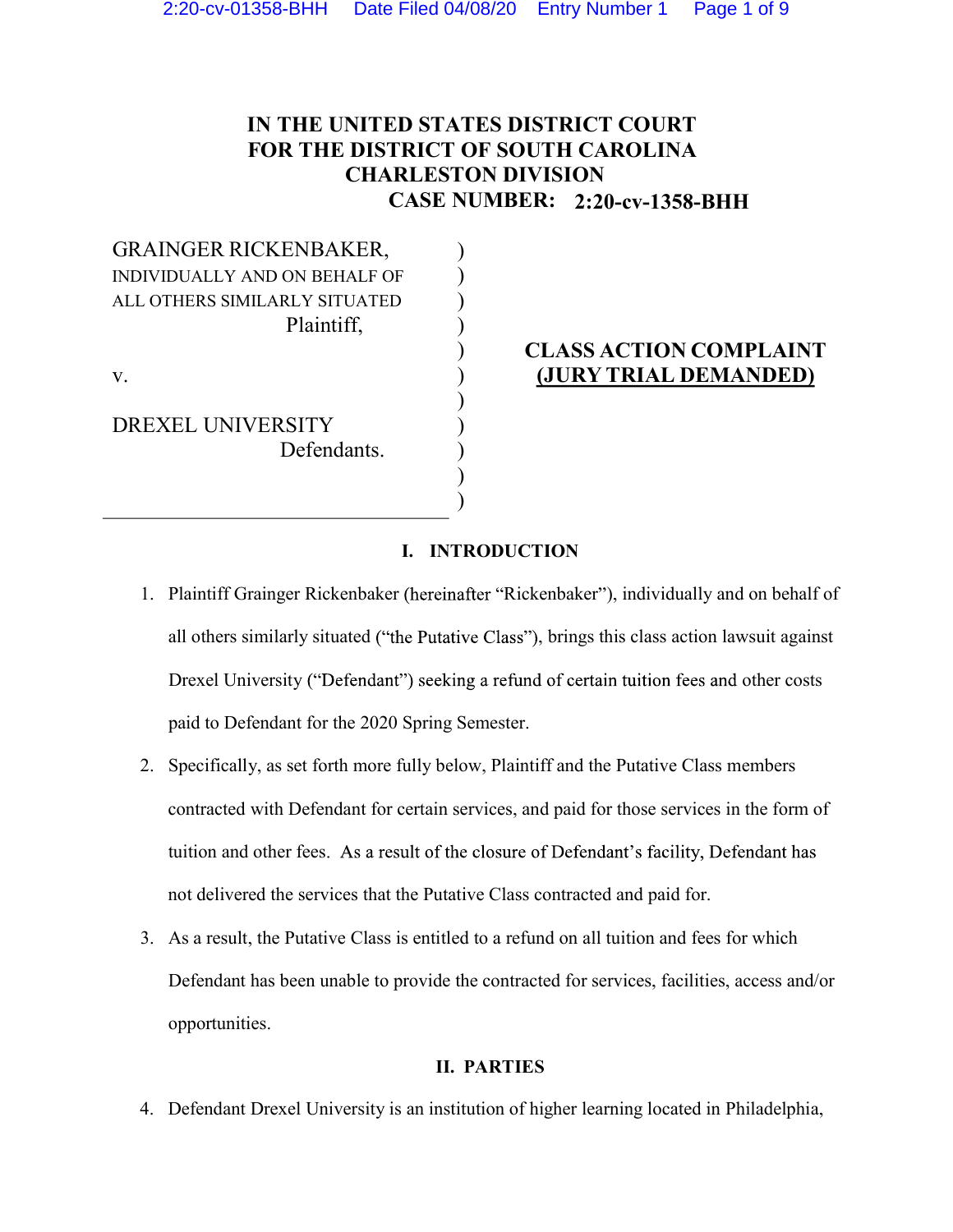State of Pennsylvania.

5. Plaintiff Rickenbaker is an individual and a resident and citizen of the state of South Carolina.

#### III.JURISDICTION AND VENUE

- 6. This Court has jurisdiction over this action pursuant to the Class Action fairness Act ("CAFA"), 28 U.S.C.  $\S$  1332(d), because at least one class member is of diverse citizenship from one Defendant, there are more than 100 Class members, and the aggregate amount in controversy exceeds \$5 million, exclusive of interest and costs. 7. This Court has personal jurisdiction over Defendant because Defendant conducts
- business in South Carolina and has sufficient minimum contacts with South Carolina.
- 8. The Defendant has solicited students residing in South Carolina to attend their institution; has accepted money, including application and other fees, from students residing in South Carolina; has participated in college sports competitions and/or academic competitions in South Carolina; has websites accessible to students in South Carolina; has entered into contracts with South Carolina residents; and generally has minimum contacts in South Carolina sufficient to satisfy the Due Process Clauses of the South Carolina and United States Constitutions.<br>
9. Venue is proper in this District under 28 U.S.C. § 1391(b) because a substantial part of
- the events or omissions giving rise to the claims occurred in this District. Specifically, the contract that is the subject of this action was formed in this District.

#### IV.FACTS

10. Plaintiff is enrolled as a full time student for the spring 2020 academic semester at Defendant's institution.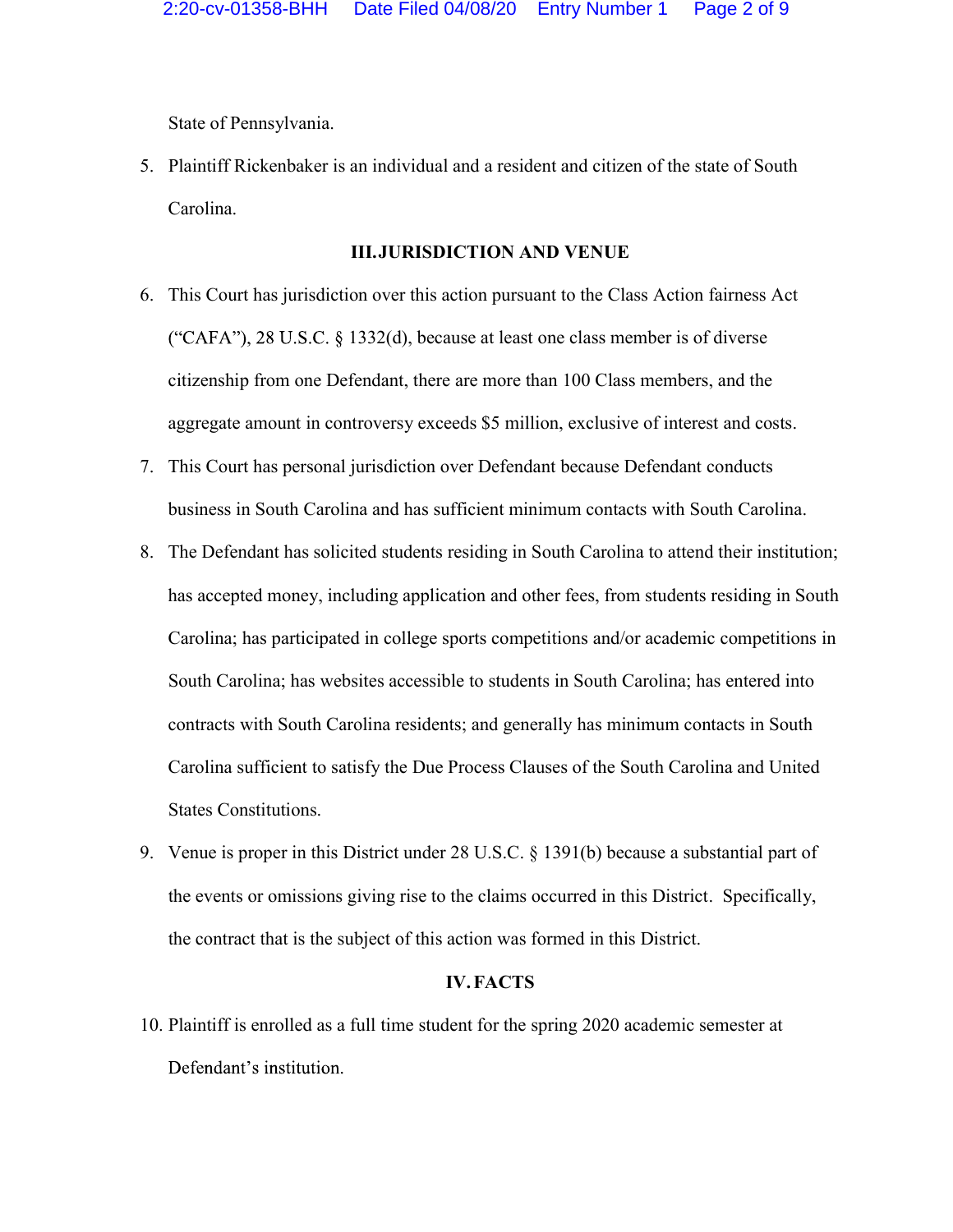- 11. As a precondition for enrollment, Plaintiff was required to and did pay tuition, as did all members of the proposed Class.<br>12. There are hundreds, if not thousands, of institutions of higher learning in this country.
- 
- 13. Many institutions of higher learning offer curriculum and instruction that is offered on a remote basis through online learning which do not provide for physical attendance by the students.<br>
14. Defendant's institution offers in person, hands on curriculum.<br>
15. Plaintiff and members of the Proposed Class did not choose to attend another institution
- 
- of higher learning, but instead chose to attend Defendant's institution and enroll on an in-
- person basis. 16. Defendant markets the on campus experience as a benefit of enrollment:

E DREXEL DIFFEREN Our interdisciplinary approach to applied education is part of what makes us stand out, in Philadelphia and around the world. At Drexel, we value experiential learning, which is a process through which our students develop knowledge, skills, and values from direct experiences outside a traditional academic setting.

- 17. The tuition and fees for in person instruction are higher than tuition fees for other online institutions because such costs cover not just the academic instruction, but encompass an entirely different experience which includes but is not limited to:
	- i. Face to face interaction with professors, mentors, and peers;
	- ii. Access to facilities such as computer labs, study rooms, laboratories, libraries, etc;
	- iii. Student governance and student unions;
	- iv. Extra-curricular activities, groups, intramurals, etc;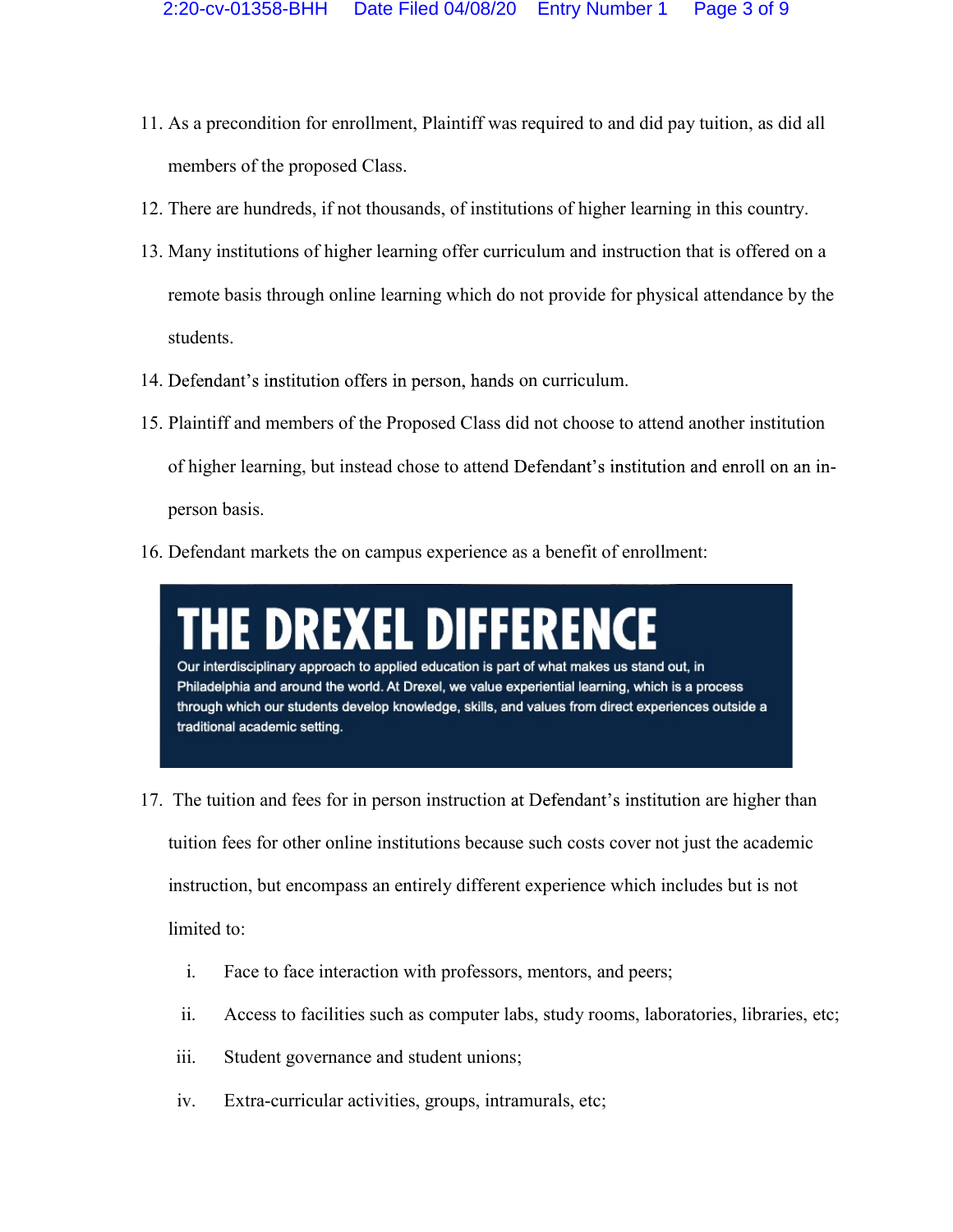- v. Student art, cultures, and other activities;
- vi. Social development and independence;
- vii. Hands on learning and experimentation; and
- 
- viii. Networking and mentorship opportunities.<br>18. As a further precondition to enrollment, Plaintiff was required to and did pay additional mandatory fees in addition to tuition, as did all members of the proposed Class.<br>19. This mandatory fee, upon information and belief, is \$2,405.
- 
- 20. This additional fee was a required charge to cover the costs of opportunities and services that can only be made available to students while the students are physically present on campus. For example, attendance to athletic events, access to the wellness center and student center, on campus student activities, etc.
- 21. In addition to the tuition and mandatory fees, Defendant charges optional fees for other activities and services that can only benefit students while students are on campus. Examples include but are not limited to room and board, parking fees, intramural and extra-curricular fees, etc.
- 22. As a result of the COVID-19 pandemic, Defendant has suspended all in person oncampus activities, and has barred students from entering campus for the remainder of the spring semester.
- 23. Although Defendant is still offering some level of academic instruction via online classes, Plaintiff and members of the proposed Class have been and will be deprived of the benefits of on campus learning as set forth more fully above.
- 24. Moreover, the value of any degree issued on the basis of online or pass/fail classes will be diminished for the rest of Plaintiff's life.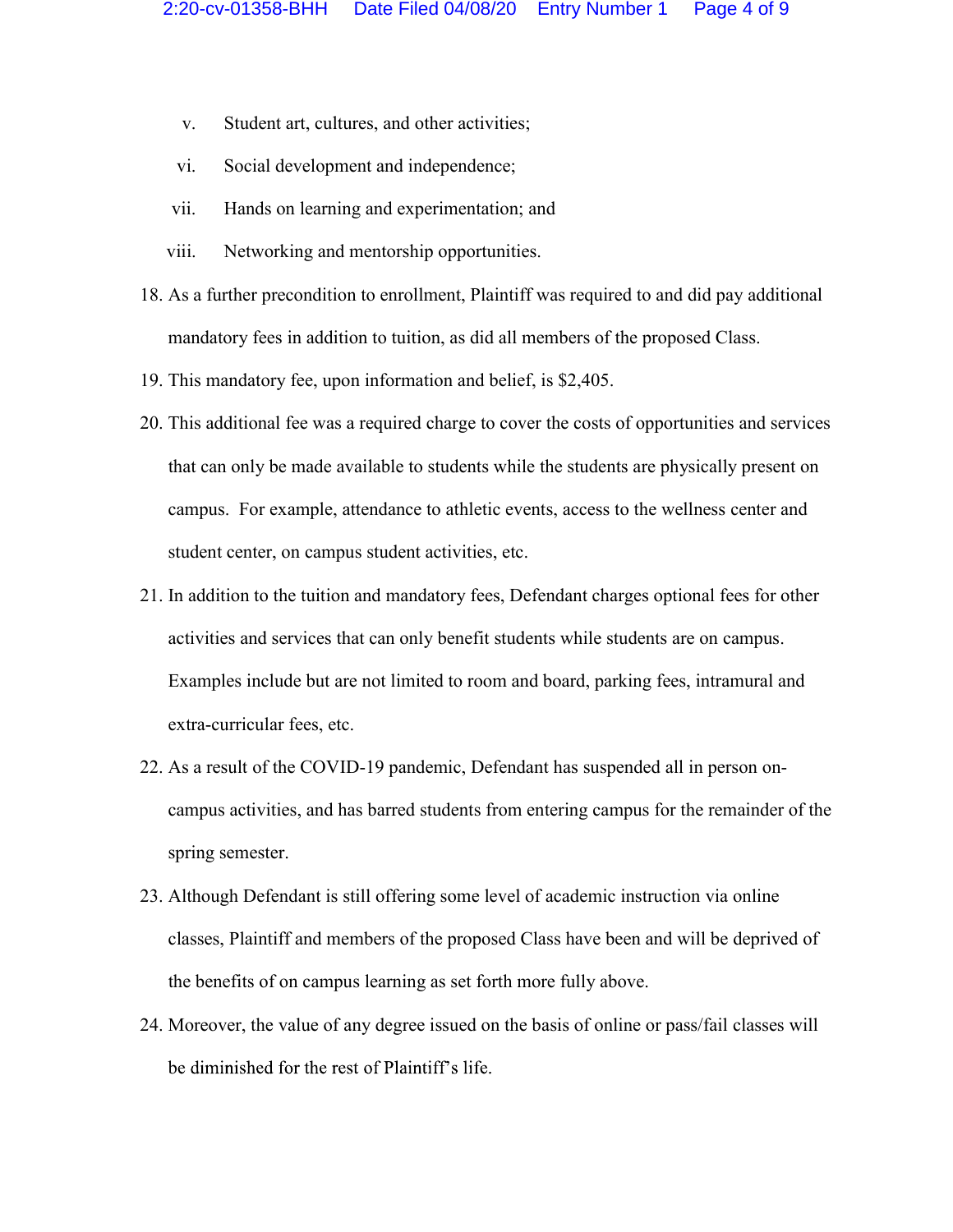- 25. To date, Defendant has failed and continues to fail to refund any portion of Plaintiff and Class members' spring 2020 tuition payment, or such refund has been inadequate.
- 26. Moreover, Plaintiff and members of the proposed Class have been and will be deprived of utilizing services for which they have already paid, such as room, board, access to campus facilities, parking, and other opportunities. 27. To date, Defendant has failed and continues to fail to adequately and fully refund
- Plaintiff and Class members' fees for on campus services which Defendant is no longer providing.

## V. CLASS ACTION ALLEGATION

28. Plaintiff brings this action on behalf of himself and as a class action, pursuant to the provisions of Rule 23 of the Federal Rules of Civil Procedure on behalf of the following Class:

#### The Class:

All students who are enrolled at Defendant's institution for the spring semester of the 2020 academic year, and who have paid tuition, mandatory fees, or voluntary fees for privileges or services that Defendant's institution has failed to provide, and whose tuition and fees have not been refunded.

29. Certification of Plaintiff's claims for class-wide treatment is appropriate because Plaintiff can prove the elements of his claims on a class-wide basis using the same evidence as

would be used to prove those elements in individual actions alleging the same claims. 30. This action has been brought and may be properly maintained on behalf of the Class

proposed herein under Federal Rule of Civil Procedure 23.

#### a. Numerosity: F. R. Civ. P. 23(a)(1)

31. The members of the Class are so numerous and geographically dispersed that individual joinder of all Class members is impracticable. Plaintiff is informed and believes there are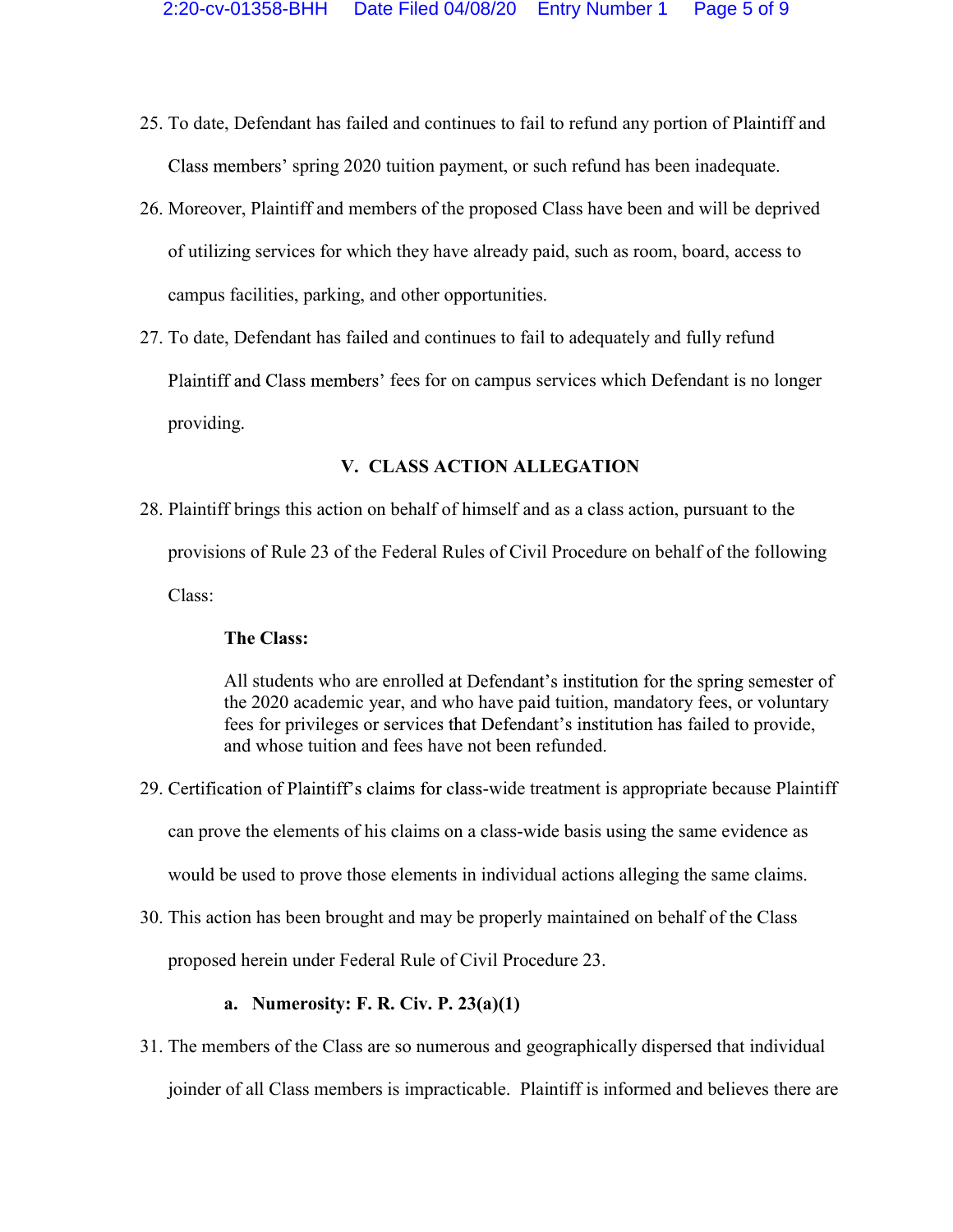thousands of members of the Class, the precise number being unknown to Plaintiff, but such number being ascertainable from Defendant's records. Class members may be notified of the pendency of this action by recognized, Court-approved notice dissemination methods, which may include U.S. mail, electronic mail, internet postings, and/or published notice.

## b. Commonality and Predominance: Fed. R. Civ. P. 23(a)(2)

- 32. This action involves common questions of law and fact, which predominate over any questions affecting individual Class members, including, without limitation:
	- i. Whether Defendant accepted money from the putative Class members in exchange for the promise to provide services;
	- ii. Whether Defendant has provided the services for which the putative Class members contracted; and
	- iii. Whether the putative Class members are entitled to a refund for that portion of the tuition and fees that was contracted for services that Defendant has not provided.

#### c. Typicality: Fed. R. Civ. P.  $23(a)(3)$

33. Plaintiff's claim is typical of the other Class member's claims because, among other things, all Class members were similarly situated and were comparably injured through Defendant's wrongful conduct as set forth herein.

#### d. Adequacy: F. R. Civ. P. 23(a)(4)

34. Plaintiff is an adequate Class representative because his interests do not conflict with the interests of other members of the class he seeks to represent. Plaintiff has retained counsel competent and experienced in complex litigation; and Plaintiff intends to prosecute the action vigorously. The Class's interests will be fairly and adequately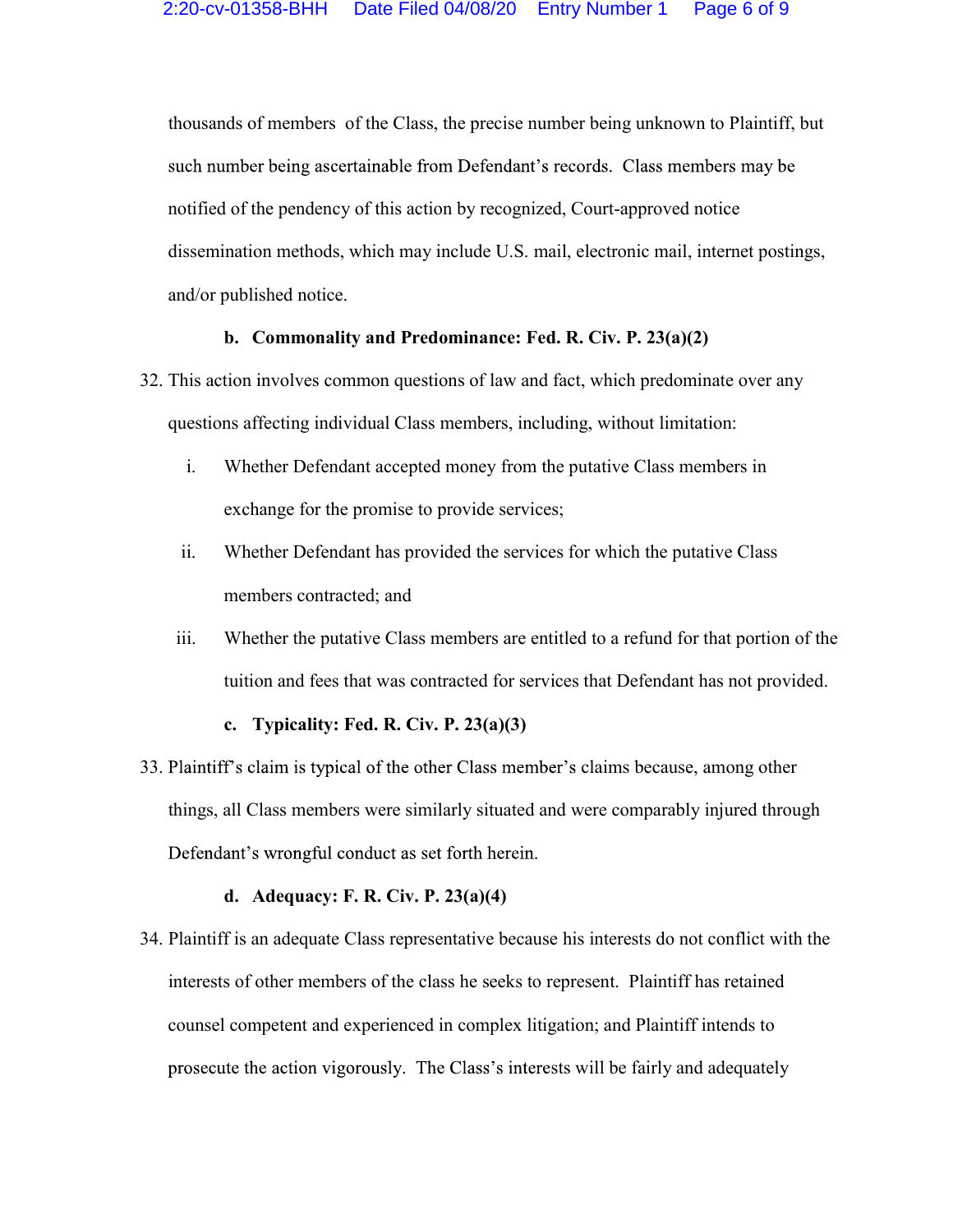protected by Plaintiff and his counsel.

#### e. Superiority: F. R. Civ. P. 23(b)(3)

- 35. A class action is superior to any other available means for the fair and efficient adjudication of this controversy, and no unusual difficulties are likely to be encountered in the management of this class action. The damages or other financial detriment suffered by Plaintiff and other Class members are relatively small compared to the burden and expense that would be required to individually litigate their claims against Defendant, so it would be impracticable for members of the Class to individually seek redress for Defendant's wrongful conduct.
- 36. Even if Class members could afford individual litigation, the Court system likely could not. Individualized litigation creates a potential for inconsistent or contradictory judgments, and increases the delay and expense to all parties and the court system. By contrast, the class action device presents far fewer management difficulties and provides the benefits of single adjudication, economy of scale, comprehensive supervision by a single court, and finality of the litigation.

## VI. FOR A FIRST COLLECTIVE CAUSE OF ACTION (Breach of Contract)

- 37. Plaintiff incorporates by reference all preceding allegations as though fully set forth herein.
- 
- 38. Plaintiff brings this count on behalf of himself and the Class. 39. Through the admission agreement and payment of tuition and fees, Plaintiff and the Class members entered into a binding contract with Defendant.<br>40. As part of the contract, and in exchange for the aforementioned consideration, the
- Defendant promised to provide certain services, all as set forth in Section IV above.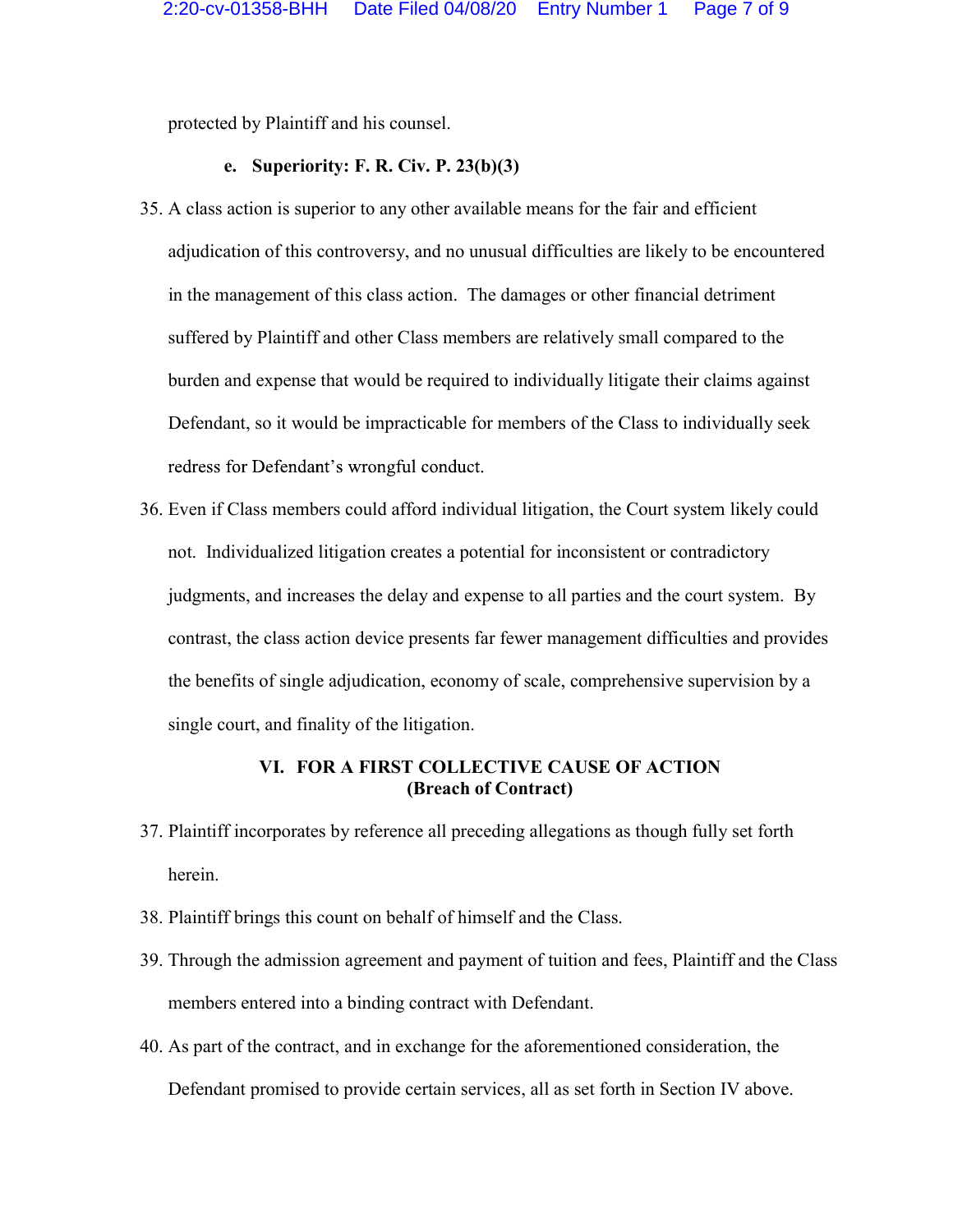- 41. The Defendant has failed to provide those services and has otherwise not performed under the contract as set forth above.
- 42. The Plaintiff and the class members have suffered damage as a direct and proximate result of Defendant's breach, including but not limited to being deprived of the experience and services to which they were promised and for which they have already paid.
- 43. As a direct and proximate result of Defendant's breach, Plaintiff and the Class are entitled to damages, to be decided by the trier of fact in this action, to include but not be limited to reimbursement of certain tuition, fees, and other expenses that were collected by Defendant for services that Defendant has failed to deliver.

## VII. FOR A SECOND COLLECTIVE CAUSE OF ACTION (Unjust Enrichment)

- 44. Plaintiff incorporates by reference all preceding allegations as though fully set forth herein.
- 
- 45. Plaintiff brings this action on behalf of himself and the Class.<br>46. Plaintiff and members of the Class conferred a benefit on Defendant by, *inter alia*, paying tuition and other fees in exchange for certain services and promises.<br>47. Defendant has realized this benefit by accepting such payment.<br>48. Defendant has retained this benefit, even though Defendant has failed to provide
- 
- services for which the fees were collected, making Defendant's retention unjust under the circumstances. 49. Defendant should be required to disgorge this unjust enrichment.
- 

WHEREFORE, Plaintiff, individually and on behalf of members of the Class, prays for certification of the proposed Class, including appointment of Plaintiff's counsel as Class